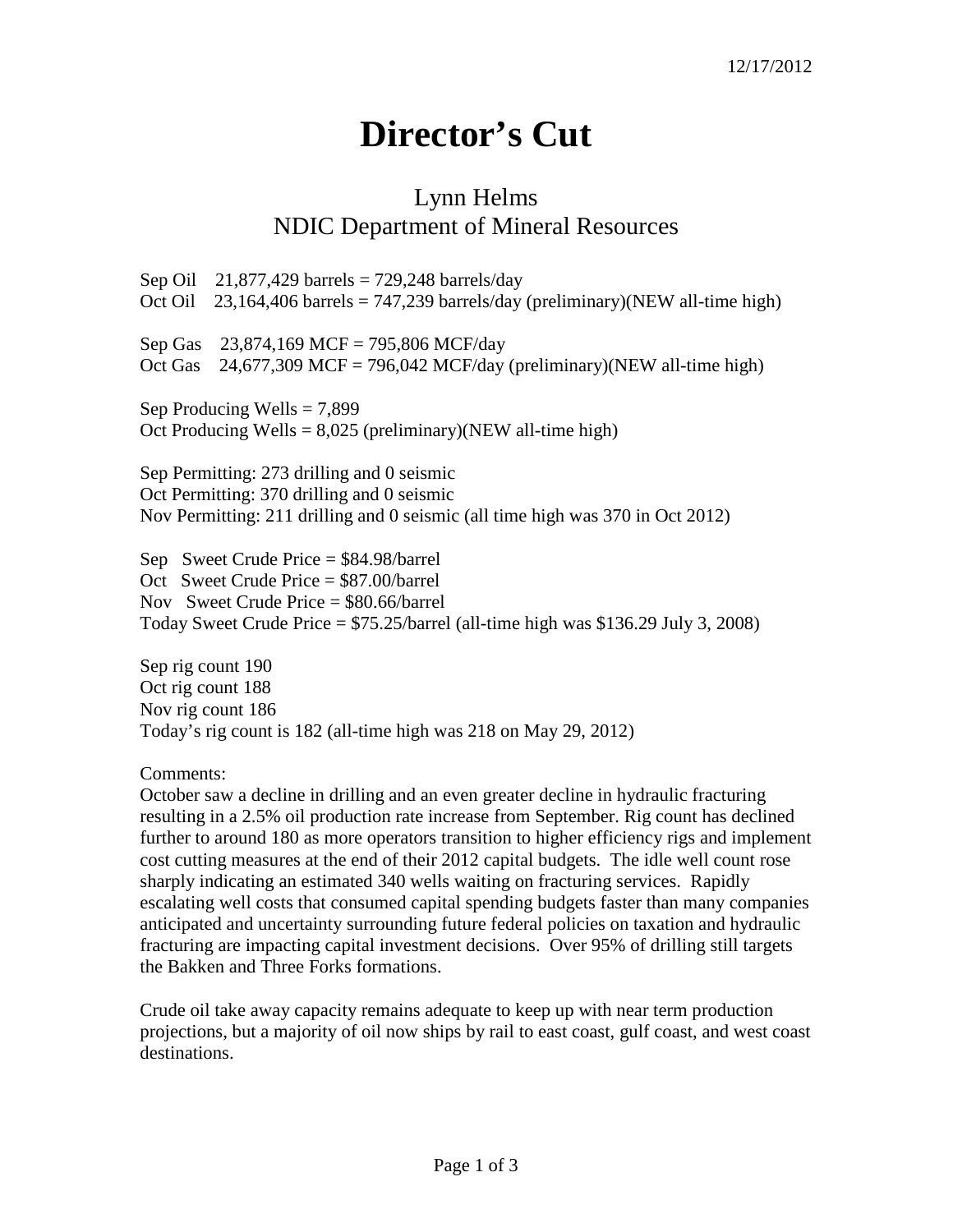Rig count in the Williston basin is down slightly. Utilization rate for rigs capable of +20,000 feet is down to about 85% and for shallow well rigs (drill to 7,000 feet or less) utilization remains about 60%.

Drilling permit activity has returned to normal now that sufficient permit inventory exists to accommodate more multi-well pads, the need to build locations before winter weather, and the time required to publish hydraulic fracturing rules if required.

The number of rigs actively drilling on federal surface in the Dakota Prairie Grasslands is down to 4.

The number of rigs drilling on the Fort Berthold Reservation has dropped to 25 with 4 on fee lands and 21 on trust lands.

There are now 772 wells (96 on trust lands  $& 676$  on fee lands) Producing 136,096 barrels of oil per day (6,807 from trust lands & 130,096 from fee lands)

103 wells are waiting on completion

311 approved drilling permits (298 on trust lands & 13 on fee lands)

2,150 additional potential future wells (1,512 on trust lands & 638 on fee lands)

Seismic activity is down with 4 surveys active/recording, 1 remediating, 0 suspended, and 6 permitted.

North Dakota leasing activity is much slower, mostly renewals and top leases in the Bakken - Three Forks area.

Daily natural gas production did not increase from September to October. This is largely due to dry gas wells and high gas oil ratio wells in units being shut in. Construction of processing plants and gathering systems is now affected by weather. US natural gas storage is up to 8% above the five-year average. This indicates low prices for the foreseeable future. North Dakota shallow gas exploration is not economic at near term gas prices.

Natural gas delivered to Northern Border at Watford City is down to \$2.93/MCF. This results in a current oil to gas price ratio of 26 to 1, but the high liquids content makes gathering and processing of Bakken gas economic. Additions to gathering and processing capacity are helping but the percentage of gas flared did not change at 30%. The historical high was 36% in September 2011.

Draft BLM regulations for hydraulic fracturing on federal lands were published in the Federal Register. The comment period closed at 5pm EDT on September 10, 2012. BLM received over 170,000 comments and has indicated a final rule will not be published until early 2013.

Draft EPA Guidance for permitting hydraulic fracturing using diesel fuel has been published. The comment period closed at 5pm EDT on August 23, 2012. EPA received